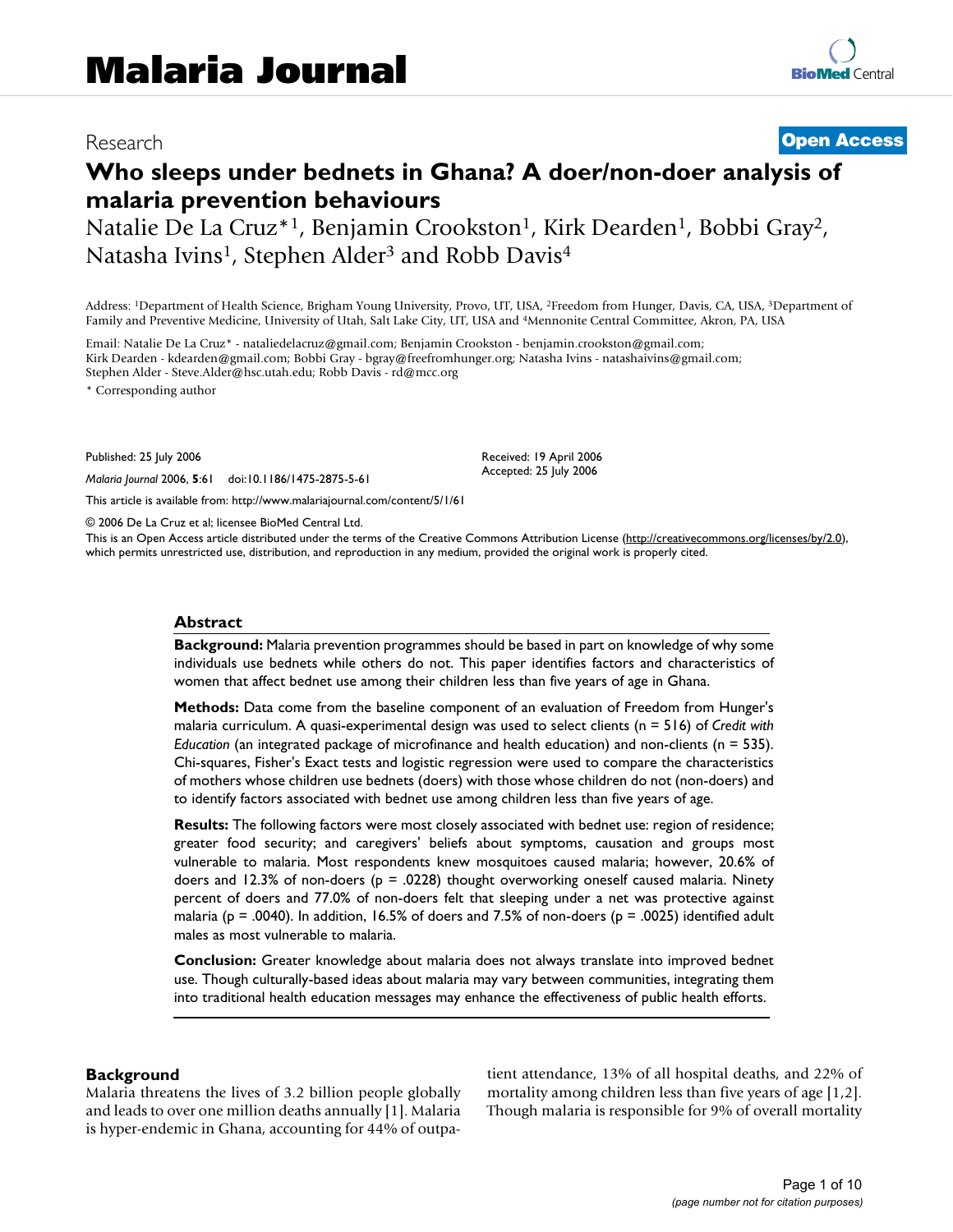in Ghana, at least 40% of malaria deaths occur among infants and children under the age of five [3].

The Roll Back Malaria campaign emphasizes the use of insecticide-treated bednets (ITNs) which are effective in reducing human contact with mosquitoes [1]. Results of recent research suggest that ITNs can reduce malaria episodes by 48–50% [4] and, if universally used, could prevent an estimated seven percent of global under five mortality [5]. The use of ITNs could save the lives of more children than any other single intervention except breastfeeding and oral rehydration therapy [5]. At an estimated cost of US\$1.2 per person protected per year, ITNs are considered to be one of the most cost-effective health interventions in Ghana [6].

Despite evidence demonstrating that the use of ITNs decreases malaria-related morbidity and mortality, it is difficult to encourage consistent and appropriate use of bednets. Estimates from Africa as a whole suggest that only three percent of children less than five years of age sleep under ITNs, while up to ten times as many are thought to sleep under any bednet [1]. Past research in a variety of countries reveals that children may fail to sleep under bednets for a number of reasons. For example, parents attribute malaria to causes other than mosquitoes and may not associate bednet usage with the prevention of malaria. Additionally, parents may consider it too costly to purchase a bednet or to treat it with insecticide and, despite increasing availability and improved distribution systems, many communities have limited access to bednets [1,7]. Parents may consider using bednets difficult because sleeping under them can be hot and uncomfortable; or, they may believe that bednets resemble a burial shroud or that insecticides used to treat ITNs will harm their children [8]. On the other hand, community members often value bednets because they decrease the nuisance associated with mosquitoes. However, such beliefs often undermine the consistent use of bednets during the dry season when mosquitoes are less noticeable [9- 11].

Many other factors also influence caregivers' decisions and malaria prevention behaviours [12,13]. For example, community perceptions, beliefs and attitudes about malaria causation, prevention and cure influence efforts to address malaria and are often overlooked in control efforts [14,15]. In the case of Ghana, some individuals maintain the notion that certain types of "fever" (local terms for fever and malaria often coincide) are caused by the heat of the sun and, therefore, cannot be prevented by bednet use, intermittent treatment or insecticides [16]. Cost may also discourage parents from practicing optimal health behaviours. With malaria, the cost of bednets and the cost of treatment (clinic fees and medications) for sick

individuals play an important role in determining which behaviours parents practice. In addition, the incidence of malaria and immunity levels within a population can influence community perceptions of disease severity and may influence the perceived importance of engaging in behaviours such as bednet use [13,17].

As policy makers and programmers in Ghana seek to improve malaria prevention behaviours, it is critical that they are fully informed of the determinants of such behaviours. One way of improving the effectiveness of malaria prevention efforts is to better understand what distinguishes individuals who practice optimal behaviours ("doers") from individuals who do not ("non-doers"). The purpose of this paper is to identify knowledge-related factors that affect bednet use among children under five years of age. This study uses baseline data from Ghana to test the hypothesis that mothers who practice optimal malaria prevention behaviours by having their child sleep under a bednet (doers) 1) have a better understanding of the cause of malaria as well as appropriate protective methods; 2) are more likely to know the signs and symptoms of malaria; 3) are able to identify those most vulnerable to malaria; 4) know the potential consequences of malaria during pregnancy; and 5) understand how to protect pregnant women from malaria.

# **Methods**

# *Background*

Data for this study come from the baseline component of a study designed to assess the impact of Freedom From Hunger's malaria educational model in Ghana. Freedom from Hunger (FFH) – an international non-governmental organization (NGO) – works in sixteen countries around the world. Their mission is to bring sustainable, self-help solutions to communities as they address chronic hunger and poverty and equip families with resources they need to build health, hope and dignity. The study was carried out in 13 communities in the Afram Plains District of the Eastern Region and 20 communities in the Asikuma-Odoben-Brakwa District of the Central Region. The Afram Plains District extends into the Volta Lake Basin and is among the most geographically disadvantaged districts in the country, as it can only be reached by ferries from the southwest and east. The Asikuma-Odoben-Brakwa District is located in the north-central portion of the Central Region and has a somewhat higher population density than Afram Plains. In both study areas, malaria remains the most common reason for attending a health facility.

Freedom from Hunger (FFH) uses *Credit with Education* to offer an integrated package of microfinance services combined with health education. Women within each credit association meet weekly, biweekly, or monthly to repay loans, to deposit savings and to participate in non-formal,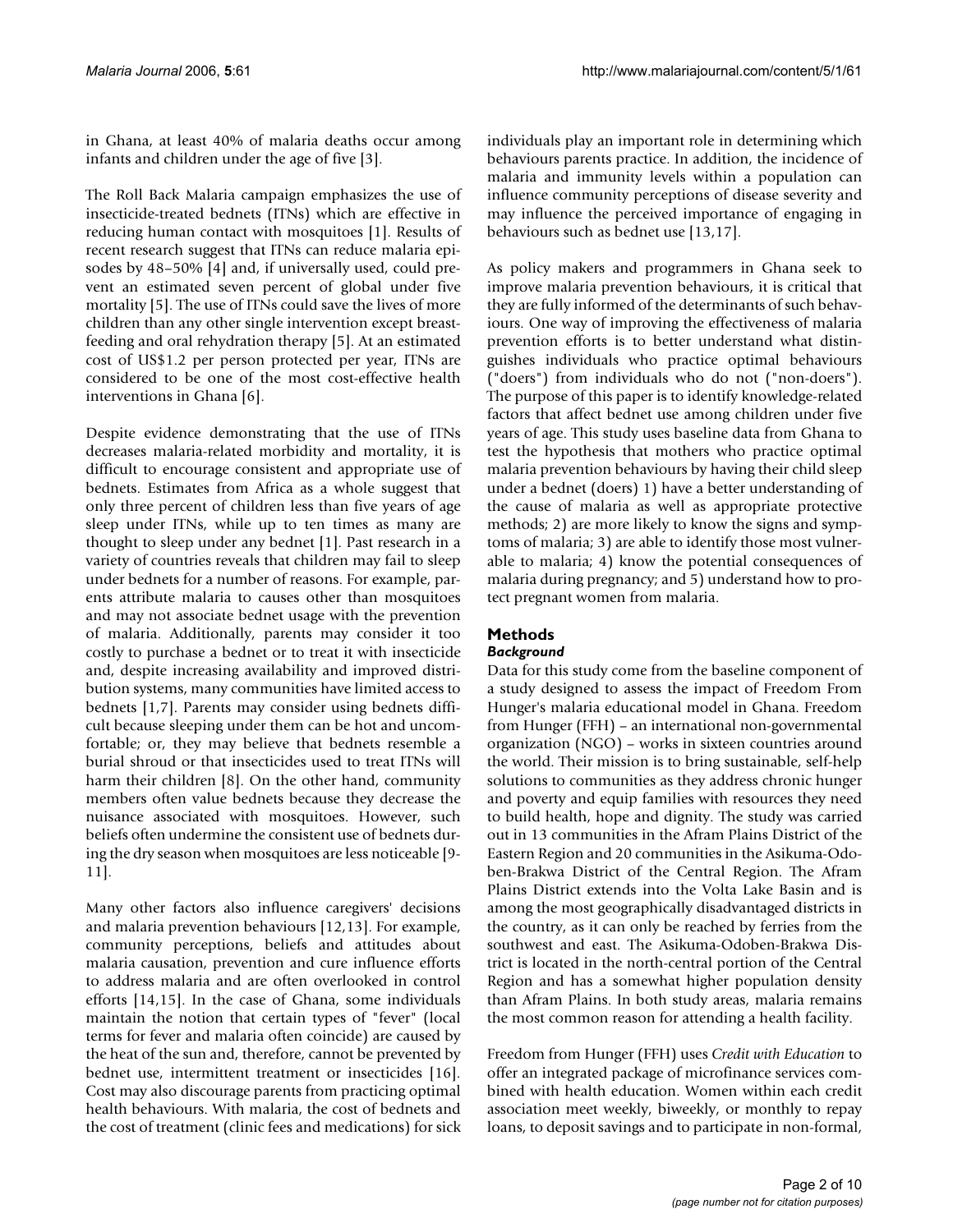dialogue-based learning sessions where they discuss better health, nutrition and family planning practices as well as sound business strategies.

In 2004, prior to introducing a new malaria education module developed for West Africa, FFH carried out baseline data collection as part of the first phase of a project intended to evaluate the impact of the module in Ghana. The purpose of the baseline assessment was to describe community members' knowledge and practices prior to the introduction of malaria education. Data for this study were drawn from the baseline assessment.

# *Instrument*

The quantitative data collection instrument was adapted from a standardized tool (the Malaria Indicator Survey) developed by RBM partners and was designed to assess core household indicators. Several questions were also adapted from the 2003 Ghana Demographic and Health Survey. Prior to administering the survey, qualitative research was carried out to determine community perceptions of malaria and the survey was adapted accordingly.

Survey respondents included women of reproductive age (15–49) with a child less than six years of age. Each respondent was interviewed about sociodemographic and household characteristics as well as knowledge and practices regarding malaria transmission, prevention and treatment. Variables used for assessing respondents' knowledge included cause of malaria; steps in the transmission cycle; methods of protecting against malaria transmission; best ways to prevent malaria; stopping treatment before a full dose is completed; which groups are most vulnerable to malaria; and signs and symptoms of malaria in children and pregnant women.

# *Sample selection and data collection*

A complete list of credit association members was used to randomly select clients from the 31 credit associations in the Eastern Region and the 51 credit associations in the Central Region. Prior to selecting clients, credit associations participating in the *Credit with Education* programme were randomly assigned to receive either the malaria or a standard diarrhoea module upon the completion of baseline data collection.

Non-clients were selected from the same communities as clients through two-stage cluster sampling. Each community was divided into four geographic segments, one of which was randomly selected. Non-clients were selected by systematically sampling the houses in the randomly chosen geographic sector. A starting point was randomly selected and every 5th household was then surveyed. The same eligibility criteria (women of reproductive age with a child less than six years of age) were used in the selection of clients and non-clients.

Trained interviewers collected data between September and October of 2004. Selection criteria for interviewers included the ability to speak the local dialects (Ewe, Twi and Fante) in addition to the national language (English); previous experience with data collection; and at least a high school education. Though the questionnaires were in English, the actual interviews were conducted in the local languages and each woman's responses were transcribed by the interviewer. In order to minimize variations between interviewers, during training, interviewers discussed and standardised how key questions would be asked in each language.

Interviewers briefly explained the research objectives and obtained written consent from participants. Because sociodemographic information and several other independent variables were only collected at the household level and because there were, on average, 1.5 women of reproductive age per household, only primary respondents – those women originally selected for interviews or the appropriate replacement that subsequently provided information on the other members of the household – were considered for the current analyses. Therefore, 1,051 women ( $n = 537$  from the Central region;  $n = 514$  from the Eastern region) were included in the analytic dataset, half (49.1%) of whom were clients of *Credit with Education* programmes.

Data from various subgroups of the original sample were analysed; however, this paper focuses exclusively on children less than five years of age. Though about 25% of women had more than one child under the age of five, only the *youngest* child in each household was included for analyses. Thus, the sample used for this study included 900 youngest children under the age of five. Before excluding older children (also less than five years of age) from analyses, it was confirmed that there were no significant differences in the behaviours of interest between the youngest child and other children in the household. Overall, 9.5% of *all* children less than five years of age slept under a bednet the night before the survey while only 1.4% slept under an ITN. Because only a very small percentage of all children under five slept under bednets that were verifiably insecticide treated, ITN use alone was not evaluated. Bednets that have not been treated with insecticide offer some protection against malaria, but the protection provided by bednets is maximized with treatment and regular re-treatment with insecticide [7]. In this paper, bednets refer to *any* bednet – insecticide treated or otherwise.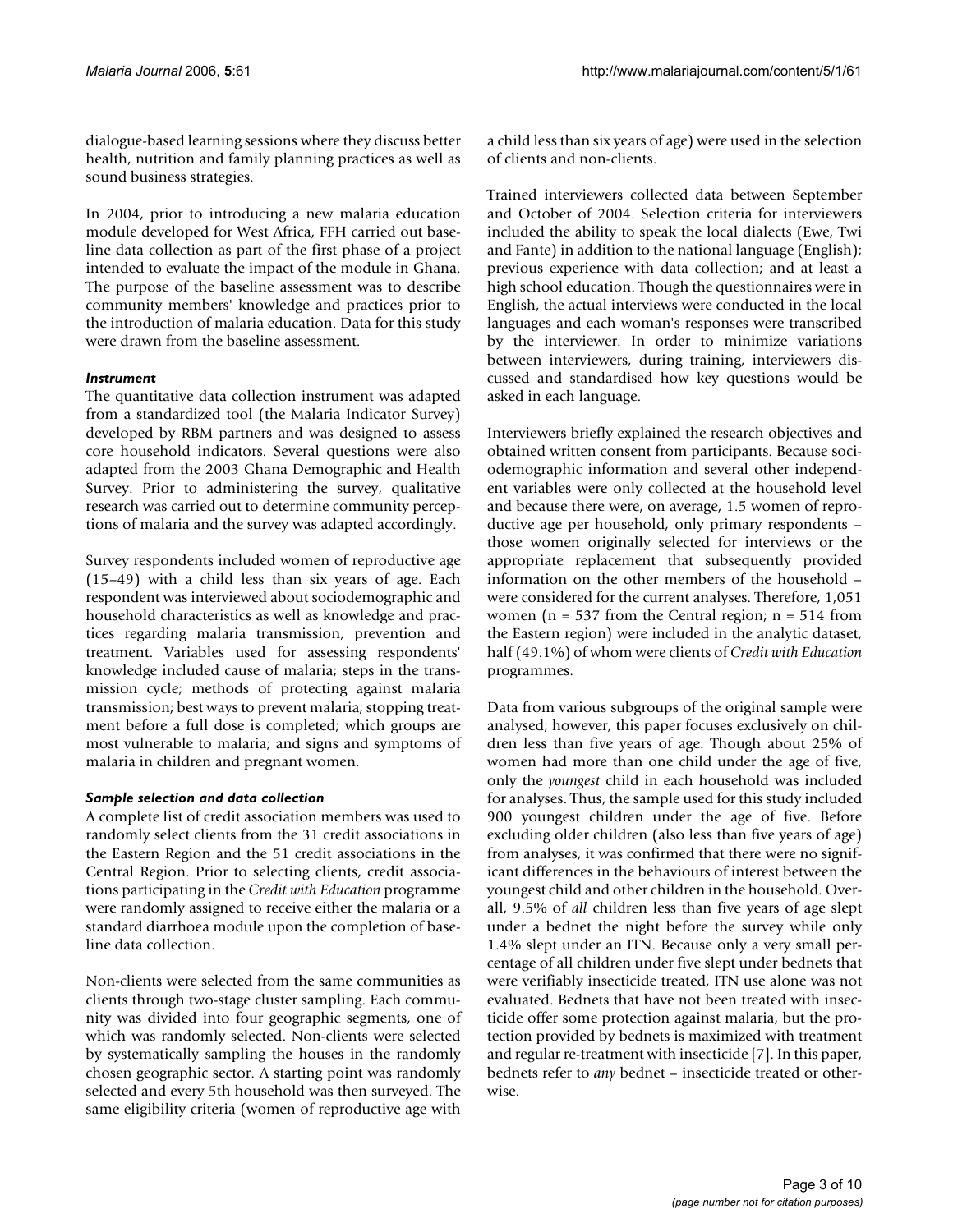### *Data analysis*

Data were analysed using SAS, version 9.1 (SAS Institute Inc., Cary, North Carolina, USA). Frequencies, percentages, Pearson chi-square tests and Fisher's Exact tests were used to compare the sociodemographic characteristics and knowledge of doers with non-doers in relation to bednet use. Differences between clients and non-clients were checked and found to be minimal. Logistic regression was then used to identify those factors most closely associated with bednet use among children less than five years of age. Variables were retained or dropped from the models through stepwise regression based on a 0.2 level of significance. Odds ratios and 95% confidence intervals were calculated for all retained variables.

# **Results**

Socio-demographic characteristics for primary respondents are shown in Table 1. Most respondents were between 25 and 44 years of age and had completed at least primary schooling. Additionally, nearly 98% of respondents had received professional antenatal care during their last pregnancy. Differences between the two regions were significant for most variables (see Additional file 1).

# *Knowledge and practices regarding malaria causation, prevention and control among the overall sample*

The majority of respondents in both regions (92.9% in the Central and 97.3% in the Eastern region) identified mosquito bites as a cause of malaria; however, roughly two-thirds of respondents named additional causes as well. Sleeping under an ITN was the most commonly identified protective method against malaria. Using mosquito coils and clearing bushes around the house were also cited as protective, particularly in the Central region where such methods were identified almost as often as ITNs. Nearly 70% of respondents in both regions named fever as a symptom of malaria. Chills – a primary symptom of malaria – were recognized by 27.6% of respondents in the Central region and only 16.0% of respondents in the Eastern region. Children less than five years of age and pregnant women were often identified as the groups most vulnerable to malaria, though additional "most vulnerable" groups were typically mentioned simultaneously.

#### *Differences between doers and non-doers Bednet use*

Socio-demographic and other factors associated with bednet use among children under five are summarized in Table 2. Socio-demographic factors significantly associated with bednet use on the night prior to the interview included region of residence, water source, type of toilet facility and level of food security. More specifically, children who slept under a bednet the night before the interview were more likely to come from the Eastern region

|                             | Table 1: Characteristics of Primary Respondents, Central and |
|-----------------------------|--------------------------------------------------------------|
| Eastern Regions, Ghana 2004 |                                                              |

| Characteristic                               | N   | %    |
|----------------------------------------------|-----|------|
| Respondent's Age                             |     |      |
| $15 - 24$                                    | 173 | 16.5 |
| $25 - 34$                                    | 457 | 43.5 |
| $35 - 44$                                    | 319 | 30.4 |
| $45 - 49$                                    | 102 | 9.7  |
| <u>Region</u>                                |     |      |
| Central                                      | 537 | 51.I |
| Eastern                                      | 514 | 48.9 |
| <b>Credit Association Member</b>             |     |      |
| Yes                                          | 516 | 49.I |
| No                                           | 535 | 50.9 |
| <b>Education</b>                             |     |      |
| Highest level attended                       |     |      |
| No School                                    | 191 | 18.3 |
| Primary                                      | 245 | 23.5 |
| Junior Secondary/Middle                      | 533 | 51.I |
| Senior Secondary/Vocational/Higher           | 75  | 7.2  |
| <b>Household Size</b>                        |     |      |
| $I-3$                                        | 140 | 13.3 |
| $4 - 5$                                      | 366 | 34.8 |
| $6 - 7$                                      | 343 | 32.6 |
| 8 or more                                    | 202 | 19.2 |
| Religion                                     |     |      |
| Christian                                    | 926 | 89.3 |
| Muslim/Other                                 | 111 | 10.7 |
| <b>Water Supply</b>                          |     |      |
| Piped in/Covered well in yard                | 44  | 4.2  |
| Public Tap/Borehole                          | 818 | 77.9 |
| Open Water Source                            | 188 | 17.9 |
| <b>Toilet Facility</b>                       |     |      |
| <b>Public Latrine</b>                        | 606 | 57.9 |
| Private Toilet/Latrine                       | 324 | 31.0 |
| Bush                                         | 116 | 11.1 |
| <u> Antenatal Care During Last Pregnancy</u> |     |      |
| Yes                                          | 995 | 97.9 |
| No                                           | 21  | 2.1  |
| Type of Antenatal Care                       |     |      |
| Professional                                 | 974 | 97.9 |
| Non-professional                             | 21  | 2.1  |
| <b>Food Security</b>                         |     |      |
| <b>Food Secure</b>                           | 572 | 56.I |
| Food Insecure without Hunger                 | 214 | 21.0 |
| Food Insecure with Hunger                    | 234 | 22.9 |

and to live in households that obtained their water from an open water source and used a private toilet/latrine or the bush. Children who slept under a bednet were also more likely than those who did not to live in a food secure household.

Malaria related beliefs and knowledge were significantly associated with bednet use as well. Doers – caregivers of children who slept under a bednet – were significantly more likely than non-doers to believe that overworking oneself was a cause of malaria and to feel that sleeping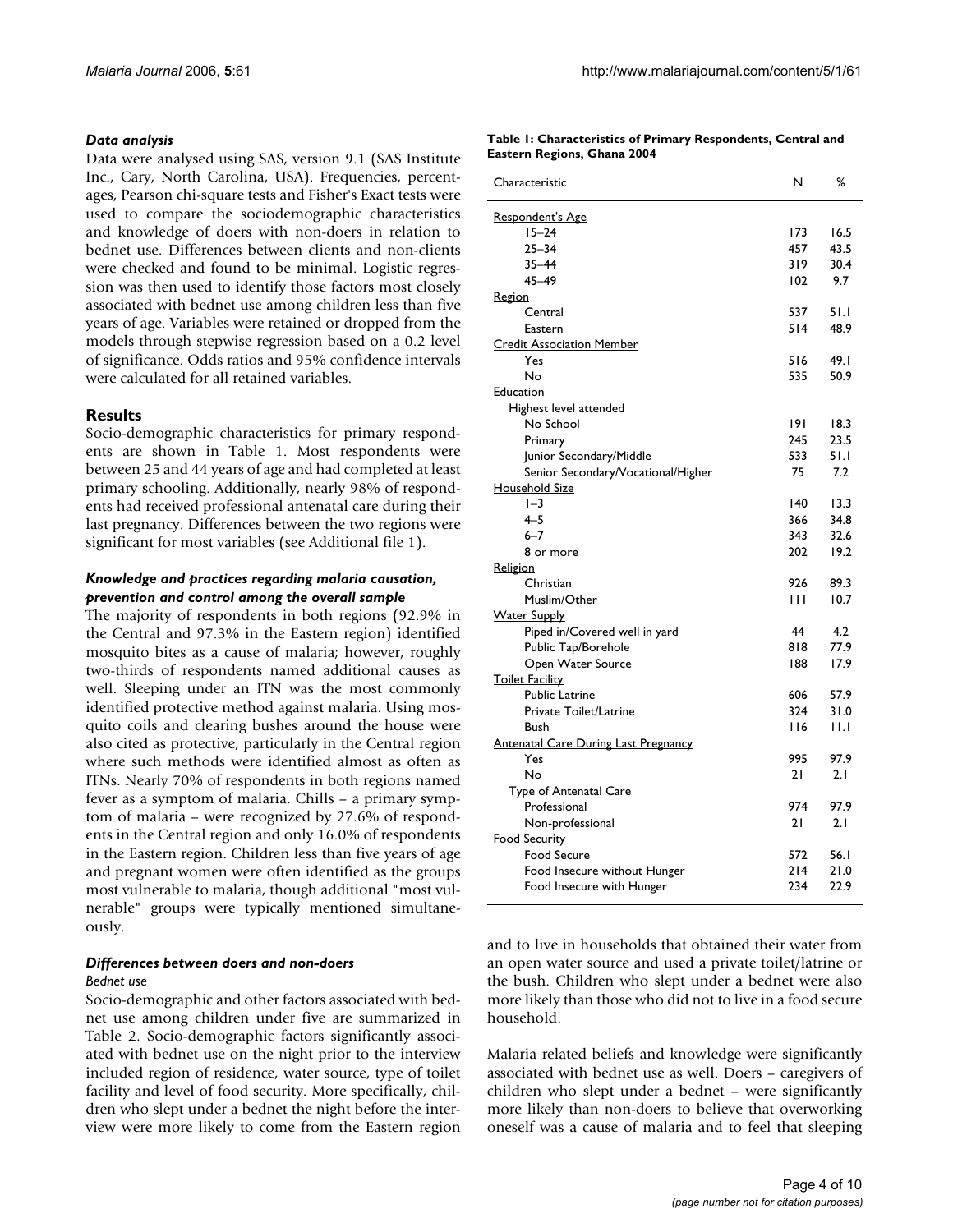# **Table 2: Net Use among Children Less than 5, Central & Eastern Regions, Ghana 2004**

| Characteristic                                                          |                 | Doers |                 | Non-Doers | Þ      |
|-------------------------------------------------------------------------|-----------------|-------|-----------------|-----------|--------|
|                                                                         |                 |       |                 |           |        |
|                                                                         | n<br>$=$        | %     | $n =$<br>803    | %         |        |
|                                                                         | 97              |       |                 |           |        |
| Respondent's age                                                        |                 |       |                 |           | .2452  |
| $15 - 24$                                                               | 17              | 17.5  | 149             | 18.6      |        |
| $25 - 34$                                                               | 50              | 51.6  | 358             | 44.6      |        |
| $35 - 44$                                                               | 27              | 27.8  | 228             | 28.4      |        |
| $45 - 49$                                                               | 3               | 3.1   | 68              | 8.5       |        |
| Live in Eastern region                                                  | 80              | 82.5  | 375             | 46.7      | < .000 |
| Belong to a credit association                                          | 41              | 42.3  | 386             | 48.I      | .2798  |
| Highest level of schooling attended                                     |                 |       |                 |           | .2406  |
| No school                                                               | 19              | 19.8  | 143             | 17.9      |        |
| Primary                                                                 | 26              | 27.1  | 185             | 23.2      |        |
| Junior secondary/middle                                                 | 41              | 42.7  | 419             | 52.4      |        |
| Senior secondary/vocational/higher                                      | 10              | 10.4  | 52              | 6.5       |        |
| Household size                                                          |                 |       |                 |           | .2192  |
| $I-3$                                                                   | 16              | 16.5  | 110             | 13.7      |        |
| $4 - 5$                                                                 | 29              | 29.9  | 299             | 37.2      |        |
| $6 - 7$                                                                 | 38              | 39.2  | 247             | 30.8      |        |
| 8 or more                                                               | 14              | 14.4  | 147             | 18.3      |        |
| <b>Religion</b>                                                         |                 |       |                 |           | .6839  |
| Christian                                                               | 88              | 90.7  | 707             | 89.4      |        |
| Muslim/other                                                            | 9               | 9.3   | 84              | 10.6      |        |
| <b>Water supply</b>                                                     |                 |       |                 |           | .0174  |
| Piped in/covered well in yard                                           | 2               | 2.1   | 29              | 3.6       |        |
| Public tap/borehole                                                     | 67              | 69.1  | 635             | 79.2      |        |
| Open water source                                                       | 28              | 28.9  | 138             | 17.2      |        |
| <b>Toilet facility</b>                                                  |                 |       |                 |           | .0015  |
| Public latrine                                                          | 42              | 43.3  | 472             | 59.I      |        |
| Private toilet/latrine                                                  | 34              | 35.1  | 24 I            | 30.2      |        |
| <b>Bush</b>                                                             | 21              | 21.7  | 86              | 10.8      |        |
| Received antenatal care during last pregnancy                           | 95              | 97.9  | 776             | 97.6      | .8405  |
| Received professional antenatal care during last pregnancy              | 93              | 97.9  | 758             | 97.7      | .8953  |
| Food security                                                           |                 |       |                 |           | .0324  |
| Food secure                                                             | 63              | 66.3  | 432             | 55.4      |        |
| Food insecure without hunger                                            | 20              | 21.1  | 158             | 20.3      |        |
| Food insecure with hunger                                               | 12              | 12.6  | 190             | 24.4      |        |
| Believe mosquito bites cause malaria                                    | 94              | 96.9  | 765             | 95.3      | .6109  |
|                                                                         |                 |       |                 |           | $*$    |
| Believe staying in the sun too long causes malaria                      | 36              | 37.1  | 343             | 42.7      | .2912  |
| Believe working too close to fire causes malaria                        | $\overline{14}$ | 14.4  | $ $  8          | 14.7      | ا 945. |
| Believe overworking yourself causes malaria                             | 20              | 20.6  | 99              | 12.3      | .0228  |
| Believe in spiritual/superstitious causes of malaria                    | 2               | 2.1   | 16              | 2.0       | .9633  |
| Believe in other causes of malaria                                      | 19              | 19.6  | 163             | 20.3      | .8692  |
| Do not know what causes malaria                                         | $\mathbf{I}$    | 1.0   | $\overline{13}$ | 1.6       | .6585  |
| Believe in the correct cause of malaria (mosquito bites only)           | 22              | 22.7  | 247             | 30.9      | .0962  |
| Believe sleeping under an ITN is protective against malaria             | 87              | 89.7  | 618             | 77.0      | .0040  |
| Believe mosquito coils are protective against malaria                   | 48              | 49.5  | 490             | 61.0      | .0286  |
| Believe clearing bushes around the house is protective against malaria  | 56              | 57.7  | 387             | 48.2      | .0759  |
| Believe wearing clothes to cover the body is protective against malaria | 7               | 7.2   | 72              | 9.0       | .5651  |
| Believe disturbing mosquito hiding places is protective against malaria | 8               | 8.3   | 65              | 8.I       | .9585  |
| Believe in other protective methods against malaria                     | 8               | 8.3   | 132             | 16.4      | .0355  |
| Do not know protective methods against malaria                          | 2               | 2.1   | 19              | 2.4       | .8513  |
| Believe that the best way to prevent malaria is:                        |                 |       |                 |           | .0042  |
| Using an ITN                                                            | 88              | 90.7  | 613             | 76.6      |        |
| Other good alternatives                                                 | 4               | 4.1   | 125             | 15.6      |        |
| Don't know                                                              | 5               | 5.2   | 62              | 7.8       |        |
| Believe fever is a sign/symptom of malaria                              | 70              | 72.2  | 555             | 69.I      | .5380  |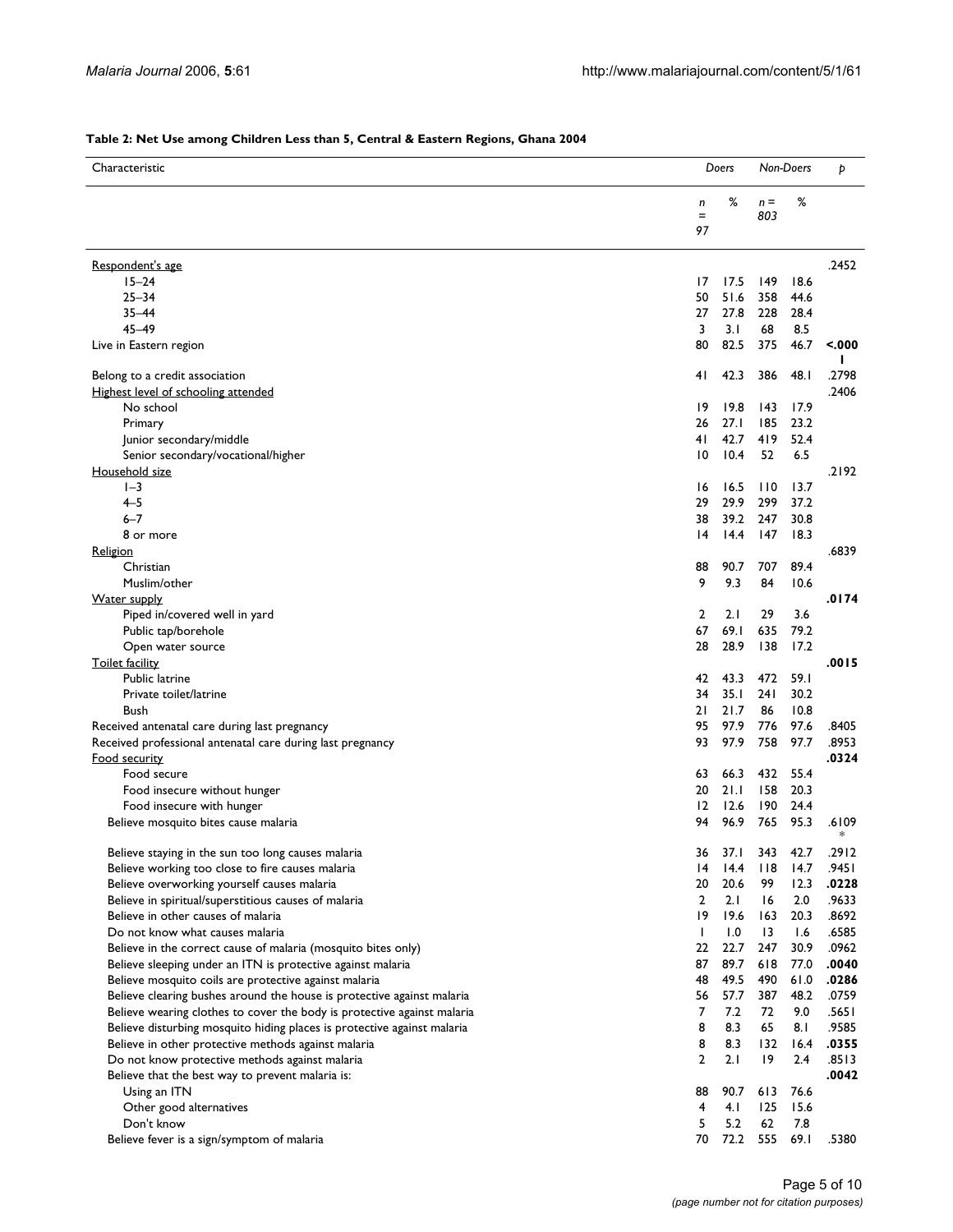#### **Table 2: Net Use among Children Less than 5, Central & Eastern Regions, Ghana 2004** *(Continued)*

| Believe vomiting is a sign/symptom of malaria                                                               | 62             | 63.9 | 449             | 55.9 | .1329        |
|-------------------------------------------------------------------------------------------------------------|----------------|------|-----------------|------|--------------|
| Believe yellowish/dark urine is a sign/symptom of malaria                                                   | 39             | 40.2 | 407             | 50.7 | .0512        |
| Believe a lack of appetite is a sign/symptom of malaria                                                     | 45             | 46.4 | 314             | 39.1 | .1661        |
| Believe chills is a sign/symptom of malaria                                                                 | 17             | 17.5 | 175             | 21.8 | .3325        |
| Believe diarrhoea is a sign/symptom of malaria                                                              | 8              | 8.3  | 114             | 14.2 | .1059        |
| Believe headache is a sign/symptom of malaria                                                               | 8              | 8.3  | 113             | 4.1  | .1122        |
| Believe joint pain or bone pain is a sign/symptom of malaria                                                | П              | 11.3 | 96              | 12.0 | .8597        |
| Believe dizziness is a sign/symptom of malaria                                                              | 3              | 3.1  | 70              | 8.7  | .0731        |
|                                                                                                             |                |      |                 |      | *            |
| Believe constipation is a sign/symptom of malaria                                                           | $\overline{2}$ | 2.1  | 23              | 2.9  | .6497        |
| Believe in other signs/symptoms of malaria                                                                  | П              | 11.3 | 123             | 15.3 | .2986        |
| Believe that a child with fever needs to complete a full course of treatment even if his conditions improve | 87             | 89.7 | 632             | 79.3 | .0149        |
| Believe that children <5 are most vulnerable to malaria                                                     | 82             | 84.5 | 694             | 86.4 | .6100        |
| Believe that children 6-14 years old are most vulnerable to malaria                                         | $\mathbf{H}$   | 11.3 | 108             | 13.5 | .5624        |
| Believe that pregnant women are most vulnerable to malaria                                                  | 55             | 56.7 | 470             | 58.5 | .7299        |
| Believe that women of reproductive age (15-49) are most vulnerable to malaria                               | 9              | 9.3  | 70              | 8.7  | .8537        |
| Believe that adolescent boys (15-18 yrs) are most vulnerable to malaria                                     | 3              | 3.1  | 44              | 5.5  | .4674        |
|                                                                                                             |                |      |                 |      | *            |
| Believe that adult males (above 18 yrs) are most vulnerable to malaria                                      | 16             | 16.5 | 60              | 7.5  | .0025        |
| Believe that everyone is most vulnerable to malaria                                                         | 24             | 24.7 | 115             | 4.3  | .0073        |
| Do not know who is most vulnerable to malaria                                                               | T              | 1.0  | 17              | 2.1  | .7104        |
|                                                                                                             |                |      |                 |      | $\ast$       |
| Believe that only children <5 years are most vulnerable to malaria                                          | 9              | 9.3  | 133             | 16.6 | .0630        |
| Believe that only pregnant women are most vulnerable to malaria                                             | T              | 1.0  | 22              | 2.7  | .4998        |
|                                                                                                             |                |      |                 |      | $*$          |
| Believe that only children <5 and pregnant women are most vulnerable to malaria                             | 21             | 21.7 | 216             | 26.9 | .2675        |
| Believe that malaria during pregnancy can lead to miscarriage/abortion                                      | 63             | 65.0 | 494             | 61.5 | .5113        |
| Believe that malaria during pregnancy can lead to death                                                     | 57             | 58.8 | 477             | 59.4 | .9036        |
| Believe that malaria during pregnancy can lead to premature delivery                                        | 35             | 36.1 | 286             | 35.6 | .9279        |
| Believe that malaria during pregnancy can lead to anaemia                                                   | 3              | 13.4 | 152             | 18.9 | .1839        |
| Believe that malaria during pregnancy can lead to profuse bleeding                                          | 13             | 13.4 | 123             | 15.3 | .6188        |
| Believe that malaria during pregnancy can lead to something else                                            | 4              | 4.1  | 35              | 4.4  | .9145        |
| Do not know any consequences of malaria during pregnancy                                                    | 6              | 6.2  | 22              | 2.7  | .1099        |
|                                                                                                             |                |      |                 |      | *.           |
| Believe that starting antenatal care once pregnant is protective against malaria during pregnancy           | 63             | 65.0 | 542             | 67.5 | .6135        |
| Believe that sleeping under an ITN is protective against malaria during pregnancy                           | 53             | 54.6 | 363             | 45.2 | .0784        |
| Believe that eating good food/a balanced diet is protective against malaria during pregnancy                | 43             | 44.3 | 372             | 46.3 | .7095        |
| Believe that keeping surroundings clean is protective against malaria during pregnancy                      | 40             | 41.2 | 232             | 28.9 | .0124        |
| Believe that taking antimalarials as directed is protective against malaria during pregnancy                | 15             | 15.5 | 155             | 19.3 | .3616        |
| Believe that treating worm infestations is protective against malaria during pregnancy                      | 3              | 3.1  | 41              | 5.1  | .6154        |
|                                                                                                             |                |      |                 |      | $\ast$       |
| Believe that something else is protective against malaria during pregnancy                                  | 4              | 4.1  | 82              | 10.2 | .0653        |
|                                                                                                             |                |      |                 |      | $*$          |
| Do not know of any ways to protect against malaria during pregnancy                                         | 4              | 4. I | $\overline{10}$ | 1.3  | .0544<br>$*$ |
| Believe that pregnant women can have malaria without knowing or showing signs of it                         | 46             | 47.9 | 413             | 52.5 | .3915        |
|                                                                                                             |                |      |                 |      |              |

\*Fisher's Exact

under an ITN was an important protective method and/or the best way to prevent malaria. Doers were also significantly more likely to disagree with the statement that a child with fever does not need to complete a full course of treatment if his conditions improve and to identify "everyone" or adult males as most vulnerable to malaria. In addition, compared to non-doers, doers were more likely to believe that keeping surroundings clean was a way to protect against malaria during pregnancy.

Results from logistic regression analyses (Table 3) were similar, though some differences are evident. Doers were 5.6 times more likely than non-doers to believe that dizziness was not a sign or symptom of malaria (95% CI: 1.3, 24.6). Doers were 4.9 times more likely than non-doers to live in the Eastern region (95% CI: 2.6, 9.2) and were 2.5 times more likely to come from food secure households. Additionally, compared to non-doers, doers were approximately twice as likely to identify overworking oneself as a cause of malaria, keeping surroundings clean as a protective measure against malaria during pregnancy, and adult males as the group most vulnerable to malaria (2.0, 1.8 and 2.2 times more likely, respectively).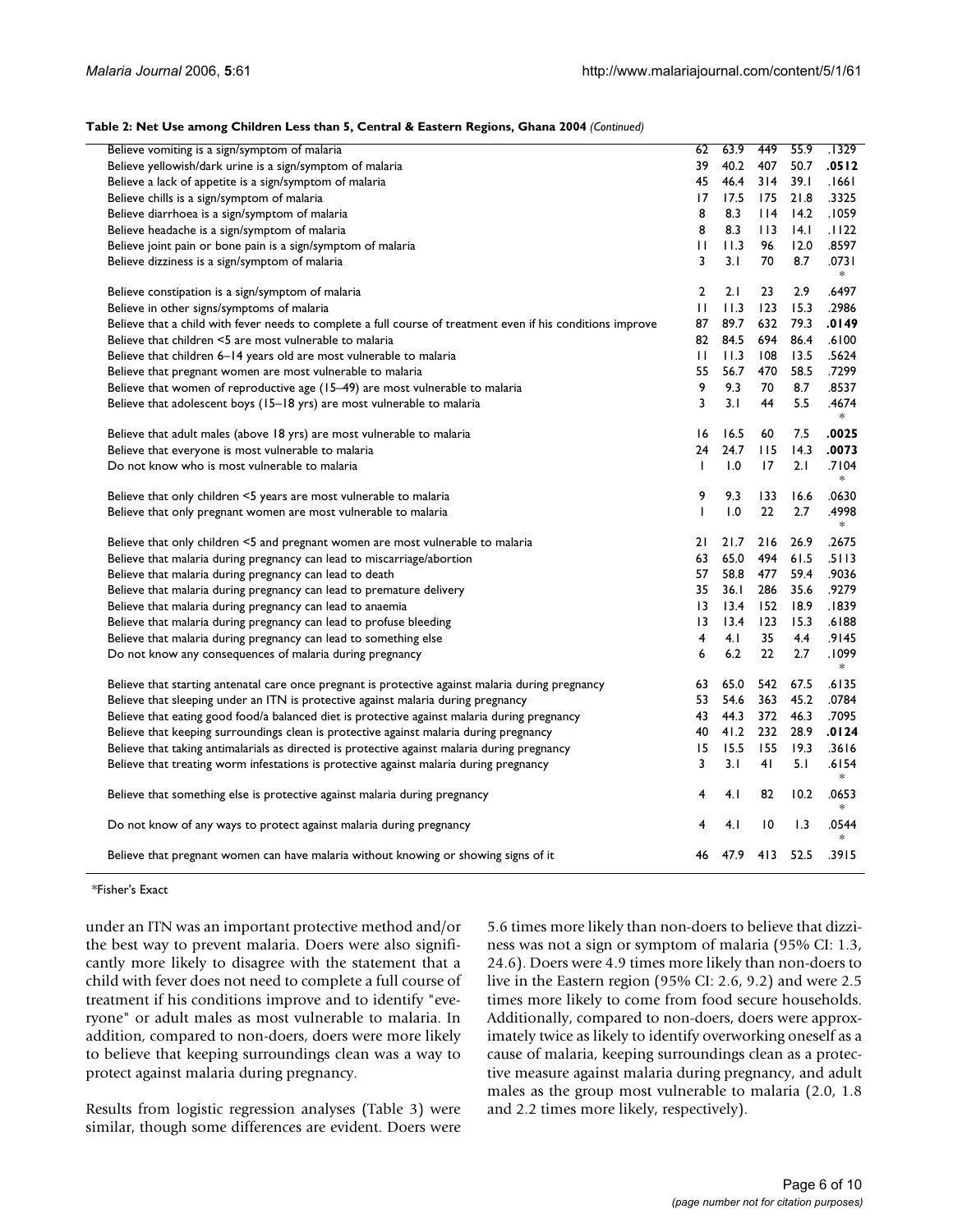| Characteristic                                                             | Children <5 who slept under a bednet in the previous 24 hours |                          |  |  |
|----------------------------------------------------------------------------|---------------------------------------------------------------|--------------------------|--|--|
|                                                                            | Odds Ratio                                                    | 95% CI                   |  |  |
| Region                                                                     |                                                               |                          |  |  |
| Central                                                                    | 1.0                                                           |                          |  |  |
| Eastern                                                                    | 4.9                                                           | (2.6, 9.2)               |  |  |
| <b>Water Supply</b>                                                        |                                                               |                          |  |  |
| Piped in/Covered well in yard                                              | 1.0                                                           | $\overline{\phantom{a}}$ |  |  |
| Public Tap/Borehole                                                        | 0.6                                                           | (0.1, 3.2)               |  |  |
| Open Water Source                                                          | 1.9                                                           | (0.4, 10.1)              |  |  |
| <b>Food Security</b>                                                       |                                                               |                          |  |  |
| Food Insecure with Hunger                                                  | 1.0                                                           | $\overline{\phantom{a}}$ |  |  |
| Food Insecure without Hunger                                               | 2.2                                                           | (1.0, 5.1)               |  |  |
| <b>Food Secure</b>                                                         | 2.5                                                           | (1.2, 4.9)               |  |  |
| Causes                                                                     |                                                               |                          |  |  |
| Overworking yourself                                                       |                                                               |                          |  |  |
| Yes                                                                        | 2.0                                                           | (1.1, 3.7)               |  |  |
| Protective methods                                                         |                                                               |                          |  |  |
| Sleeping under ITN                                                         |                                                               |                          |  |  |
| Yes                                                                        | 1.8                                                           | (0.8, 4.0)               |  |  |
| Mosquito Coils                                                             |                                                               |                          |  |  |
| No                                                                         | 1.5                                                           | (0.9, 2.4)               |  |  |
| Clearing bushes around house                                               |                                                               |                          |  |  |
| Yes                                                                        | 1.5                                                           | (0.9, 2.6)               |  |  |
| Signs and Symptoms                                                         |                                                               |                          |  |  |
| Diarrhoea                                                                  |                                                               |                          |  |  |
| No                                                                         | 1.9                                                           | (0.8, 4.3)               |  |  |
| <b>Dizziness</b>                                                           |                                                               |                          |  |  |
| No                                                                         | 5.6                                                           | (1.3, 24.6)              |  |  |
| Agree Statement: Child with fever does not need to complete full course of |                                                               |                          |  |  |
| treatment if conditions improve                                            |                                                               |                          |  |  |
| Disagree                                                                   | 2.2                                                           | (1.0, 4.5)               |  |  |
| Who is most vulnerable to malaria                                          |                                                               |                          |  |  |
| Adult males (above 18 yrs)                                                 |                                                               |                          |  |  |
| Yes                                                                        | 2.2                                                           | (1.1, 4.5)               |  |  |
| Everyone                                                                   |                                                               |                          |  |  |
| Yes                                                                        | 1.8                                                           | (1.0, 3.2)               |  |  |
| How to protect from malaria during pregnancy                               |                                                               |                          |  |  |
| Keep surroundings clean                                                    |                                                               |                          |  |  |
| Yes                                                                        | 1.8                                                           | (1.1, 3.0)               |  |  |
| Don't Know                                                                 |                                                               |                          |  |  |
| Yes                                                                        | 3.5                                                           | (0.9, 14.3)              |  |  |

#### **Table 3: Results of Logistic Regression\*, Factors Significantly Associated with Net Use for Children <5, Central and Eastern Regions, Ghana 2004**

\* based on stepwise regression, *p* = .20

### **Discussion**

Results from this study suggest that region of residence, food security and beliefs about malaria were associated with sleeping under a bednet. For example, doers were nearly five times more likely to come from the Afram Plains District than non-doers. Mothers from food secure households were 2.5 times more likely than their food insecure peers to have children sleep under bednets. Doers also had relatively high knowledge related to malaria; however, misconceptions about malaria and lack of knowledge also existed among doers. More than 90% of respondents identified mosquito bites as a cause of malaria, though mosquito bites were not commonly identified as the only cause. Doers were more likely than nondoers to believe that malaria is caused by overworking oneself and that keeping surroundings clean is protective against malaria during pregnancy. Likewise, both doers and non-doers identified children and pregnant women as the groups most vulnerable to malaria (85% and 60%, respectively). However, doers were more likely than nondoers to also believe that adult males were most vulnerable to malaria. Lastly, doers were 5.6 times more likely than non-doers to believe that dizziness is not a symptom of malaria. Though dizziness is not considered a tradi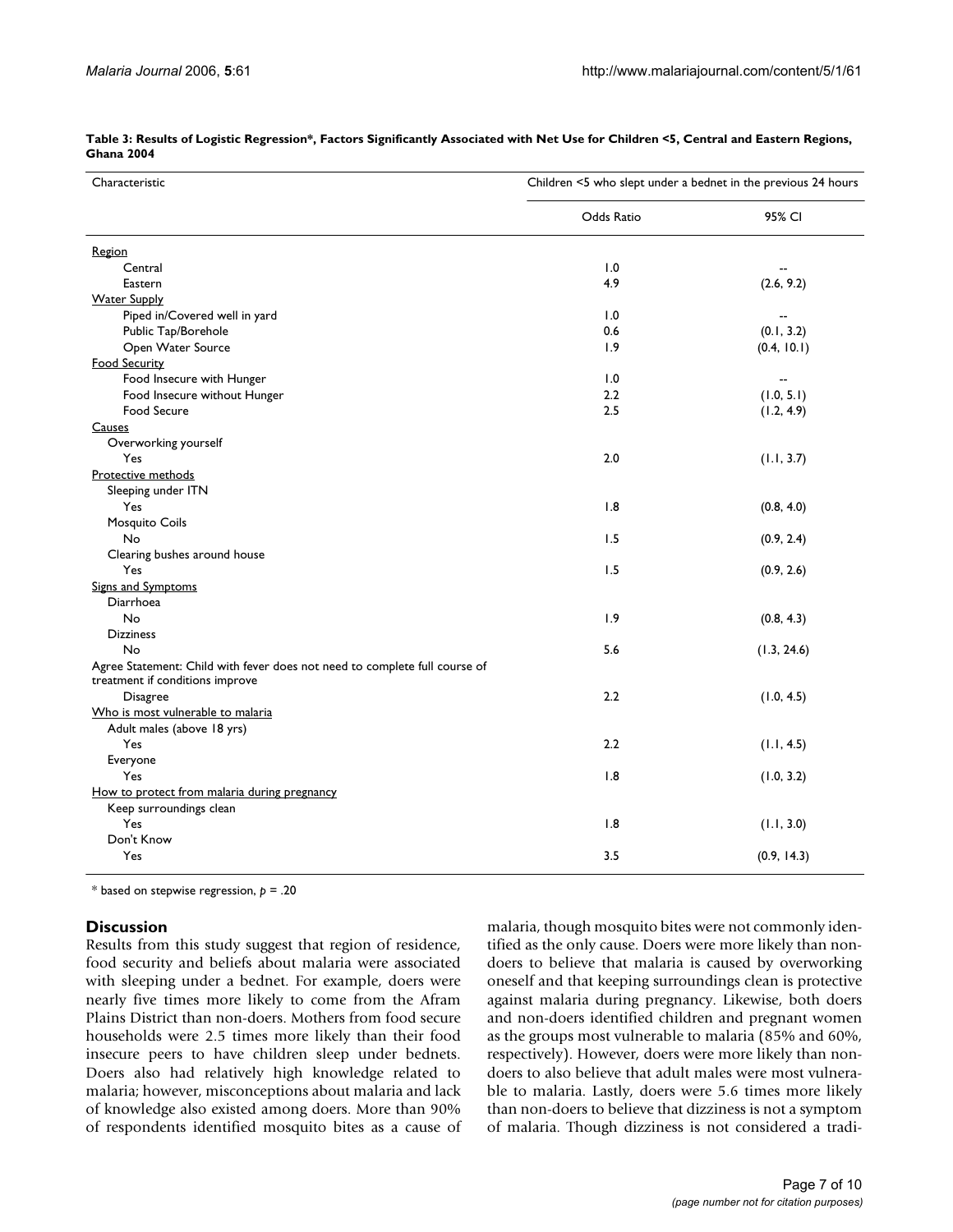tional symptom of malaria it can occur as an atypical manifestation, particularly when severe and acute anaemia results from infection.

This study tested the hypothesis that mothers who practice optimal malaria prevention behaviours by having their child sleep under a bednet (doers) 1) have a better understanding of the cause of malaria as well as appropriate protective methods; 2) are more likely to know the signs and symptoms of malaria; 3) are able to identify those most vulnerable to malaria; 4) know the potential consequences of malaria during pregnancy; and 5) understand how to protect pregnant women from malaria. The results of this study do not support these hypotheses. Logistic regression analyses showed that doers did not express higher knowledge related to protective methods against malaria. Additionally, they were no more likely than non-doers to identify only the correct cause of malaria, the standard signs and symptoms of the disease, or those groups recognised as most vulnerable to the disease. No notable statistical differences were observed between doers and non-doers in relation to knowledge of the consequences of malaria during pregnancy. Though doers were more likely than non-doers to believe that keeping surroundings clean was protective against malaria during pregnancy (which offers some protection by reducing mosquito breeding near the home), they were not more likely to identify the better protective methods of both using ITNs and taking antimalarial drugs.

Greater knowledge about malaria causation, symptoms and prevention as well as groups most vulnerable to malaria does not necessarily translate into improved health behaviour, as evidenced by the fact that in some cases non-doers were more knowledgeable about malaria than doers. Similar to what other researchers have found in Ghana and elsewhere [15,17-20], it appears that "knowledge and behaviour change have no simple and direct relationship, and other intervening and contradicting variables may lead to behaviour consistent and inconsistent with knowledge" (p.376) [9]. The gap between knowledge, attitudes and practices, however, is not a new phenomenon, nor one unique to malaria. Others have noted similar results for other health behaviours and products including the use of personal protective equipment during pesticide application [21], the use of condoms [22,23] and family planning methods [24,25], among others.

This study is subject to a number of limitations. As noted previously, the survey was designed to evaluate the impact of Freedom From Hunger's malaria module on key behaviours related to malaria prevention and control. Consequently, information about a broad array of behavioural determinants such as cost and availability of bednets, attitudes about bednet use, perceptions of malaria disease risk and so on was not collected. In addition, the Eastern and Central regions were substantially different with respect to socio-demographic characteristics, geography and accessibility and availability of health services. Interpreting differences between the two regions is therefore difficult because such differences may reflect variations in health care access, education, income and malaria prevalence. Exposure to educational messages and malaria interventions likely varies between the study areas as well. For example, according to the Demographic and Health Survey (DHS) conducted in Ghana in 2003, households in the Eastern Region reported higher rates of exposure to media messages on malaria compared to households in the Central Region. In addition, the Ministry of Health (MOH) sponsors a bednet programme to improve access for children less than five years of age in the Central Region. In Afram Plains, the United States Agency for International Development (USAID) and the United Kingdom's Department for International Development (DFID) offer vouchers for ITNs. The authors of this paper have not been able to identify which programme has been more successful (the voucher programme in the Eastern region or the MOH programme in the Central Region). However, based on the experience of FFH staff in Ghana, there is some indication that individuals in the Eastern Region (who live in close proximity to the Volta River) are more likely to use bednets as a measure to reduce nuisance from mosquitoes and other insects. Such regional differences in bednet usage among children less than five years of age have also been identified by the 2003 DHS. Results from the DHS show the Central Region as that having the lowest rates of bednet ownership and usage among children under age five in the country, with the Eastern Region having just slightly higher rates in both cases [26].

Results from this study are comparable to findings from other studies conducted in various regions of Ghana. For example, the NetMark project reports that 82% of surveyed Ghanaians identified mosquitoes as a cause of malaria and 65% correctly identified fever as a symptom of malaria [27]. Likewise, Adongo and colleagues found that 79% of respondents identified mosquitoes as the cause of malaria; however, alternative cultural explanations – including exposure to heat – were also common. In addition, 92% of respondents believed that bednets could prevent malaria [9]. Agyepong and Manderson found that the most commonly identified signs and symptoms of malaria among children included hot body (fever), yellow eyes and urine, vomiting and refusal to feed [13].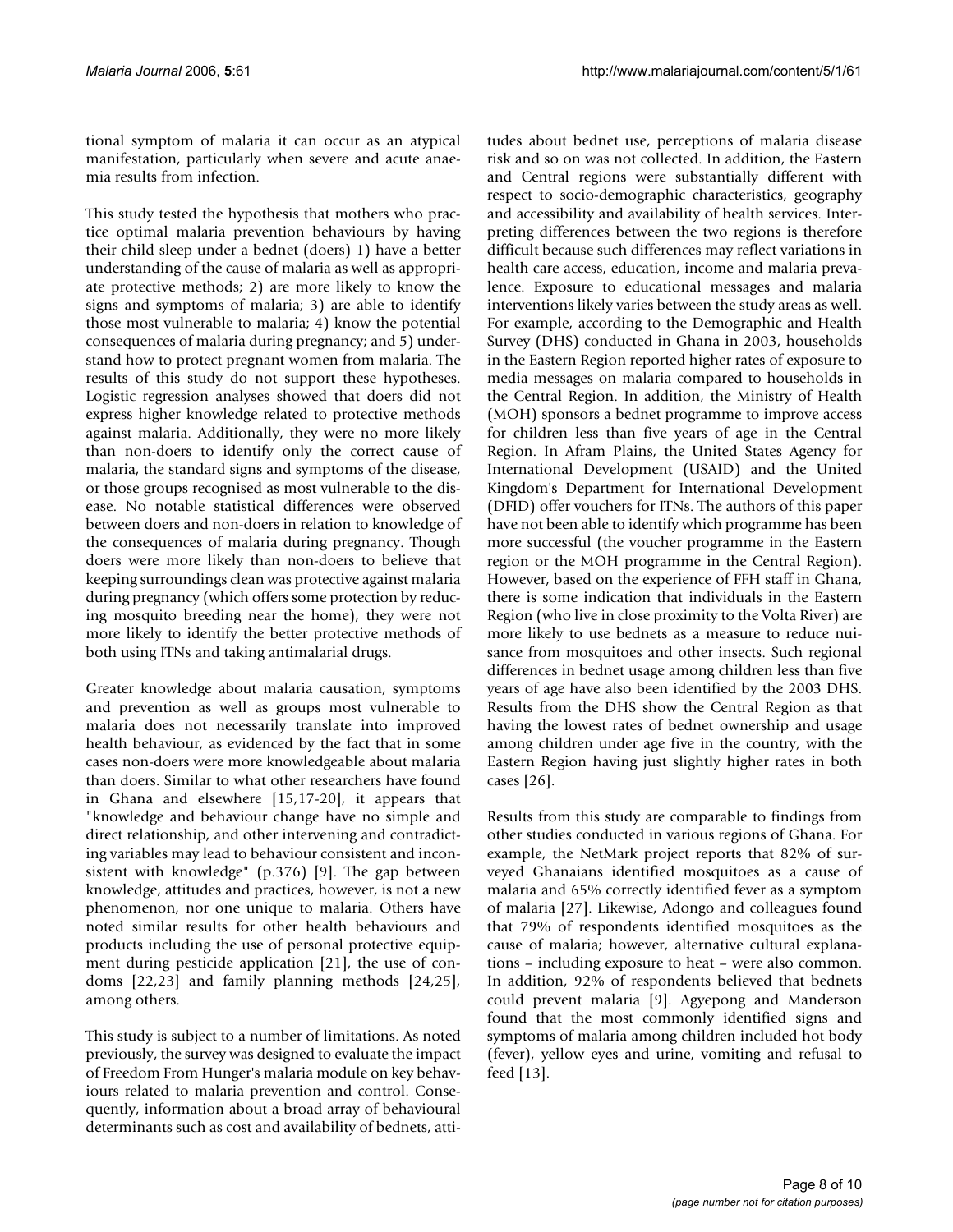# **Conclusion**

Findings from this study and research carried out by others suggest that many Ghanaians fail to use bednets and insecticide treated nets in particular. While a majority of individuals in this study possess at least some level of correct knowledge, alternative beliefs and attitudes related to disease causation, prevention and treatment persist and appear to affect the adoption of ideal health behaviours. In the words of Agyepong and Manderson, "people's ability to comply with interventions and to treat sickness is affected by their acceptance of the interventions, their understanding of the nature of the illness and the relationship between vector and infection, and other social, economic and cultural factors" (p.79) [10].

When developing interventions for populations with traditional beliefs and culturally defined behaviours, it is useful to classify such beliefs and behaviours as positive, harmful, or neutral. Programme planners and implementers should reinforce positive beliefs and behaviours and identify culturally appropriate means for modifying harmful beliefs and behaviours. Neutral beliefs and behaviours can be left alone or, if needed, incorporated into health messages that promote ideal health behaviours. Though such culturally based ideas and behaviours may vary somewhat between communities and efforts to identify and include them in health education messages can add to the initial cost of programmes and interventions, the benefit of the added effectiveness over time cannot be discounted.

In Ghana, caregivers maintain a number of positive beliefs and practice behaviours conducive to the prevention of malaria. The majority of individuals in this study were able to recognize that mosquitoes play a role in malaria transmission and that bednets can protect against disease. Results presented here did not highlight any beliefs about malaria that were outright harmful; however, participants did possess some neutral beliefs that could be used to support positive beliefs and practices. For example, the notion that malaria is caused by exposure to heat or overworking oneself can be classified as a neutral belief – one that has traditionally served to explain the effects of malaria on the blood as well as the visible symptoms of the disease [14]. Combining alternative, culturally based ideas about malaria causation – including exposure to heat – with biomedical explanations of disease transmission may improve the uptake of educational messages and encourage the adoption of appropriate preventive behaviours [9]. Programme planners may wish to develop messages that suggest that mosquitoes carrying the disease prefer to feed on blood that has been heated by long hours working or playing in the sun. Bednets could then be promoted as a way of keeping mosquitoes from detecting and feeding on hot blood at night, particularly during the dry season when net use typically declines and complaints about nets being too hot increase. It is important that programme planners use local terminology for diseases that correspond closely to the clinical definition of malaria. Additionally, while this particular study did not assess issues of cost and access, there is evidence to suggest that programmes and policies should continue to improve the availability of ITNs for the poorest income groups and those most affected by malaria [7].

In Ghana, malaria remains an important cause of childhood morbidity and mortality. The use of bednets – and in particular ITNs – is an effective method for reducing the incidence and disease burden of malaria. Despite high levels of knowledge about malaria, bednet use remains inadequate if the lives of vulnerable Ghanaian children are to be protected. Efforts to improve the use of bednets must extend beyond sharing information about the benefits of ITN use. Such efforts must address sociocultural, economic and other determinants of behaviour. Educational messages must be culturally sensitive and capitalize on the positive beliefs and behaviours that already exist in local communities. Likewise, programmes that mobilize communities can play a critical role in the adoption of preventive behaviours and improved rates of child survival.

# **Authors' contributions**

ND participated in data analysis and interpretation, prepared the manuscript and was responsible for revision and submission of the manuscript. BC performed data analysis and interpretation and participated in manuscript revision. KD was involved in research design, data analysis and interpretation and manuscript revision. NI was also involved in research design and manuscript preparation. BG participated in research design and manuscript revision. SA provided guidance on data analyses and was involved in the interpretation of data and manuscript revision. RD participated in research design and manuscript revision as well. All authors read and approved the final manuscript.

# **Additional material**

### **Additional File 1**

*Regional Differences, Study of Knowledge, Attitudes and Practices of Malaria Prevention, Central & Eastern Regions, Ghana 2004. This table shows the observed differences in demographics and malaria related knowledge (based on bivariate analyses) between respondents in the Eastern and Central regions.* Click here for file

[\[http://www.biomedcentral.com/content/supplementary/1475-](http://www.biomedcentral.com/content/supplementary/1475-2875-5-61-S1.doc) 2875-5-61-S1.doc]